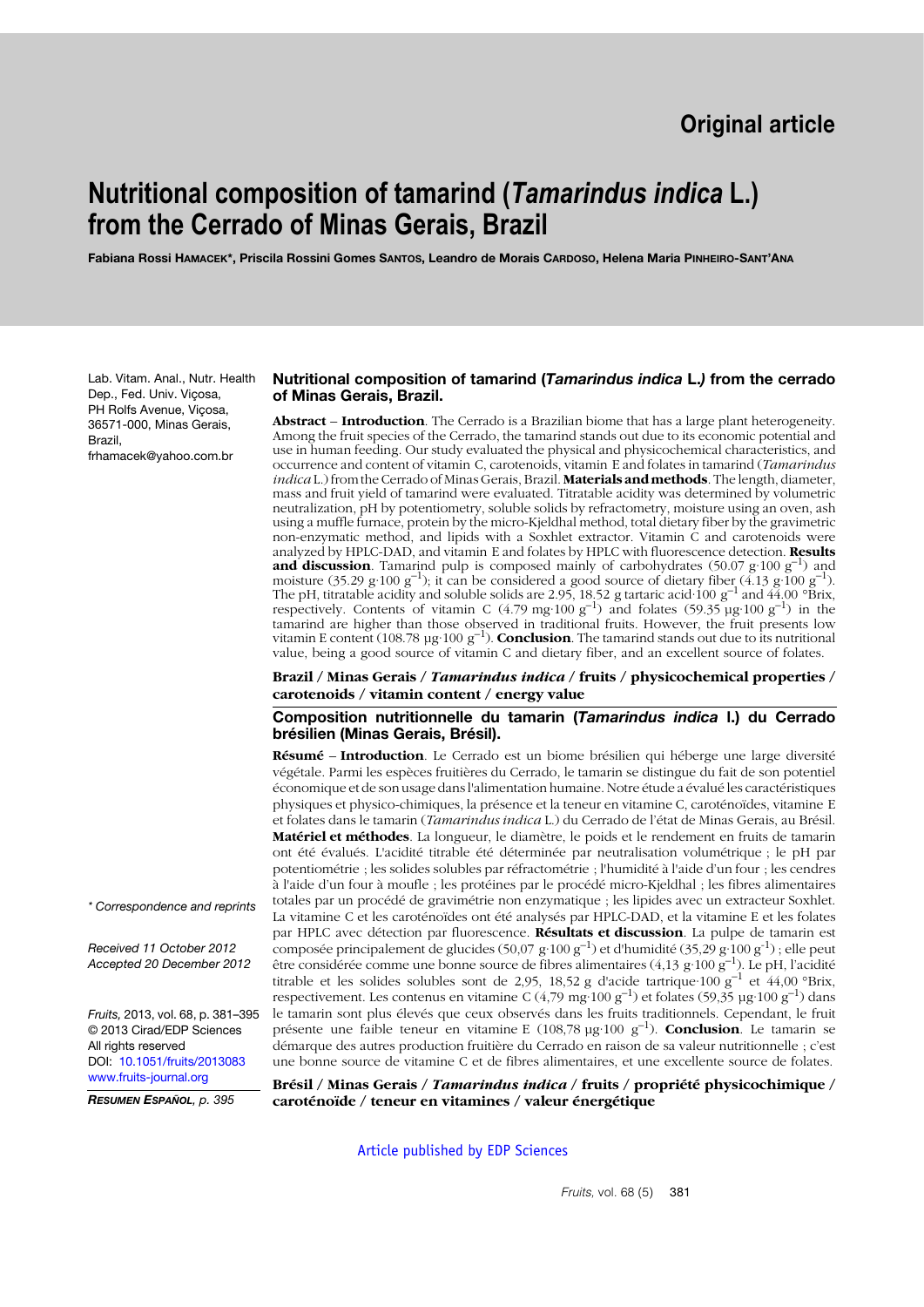# **1. Introduction**

Brazil, due to its continental dimensions, has a variety of biomes including the Cerrado. Considered the second largest Brazilian biome, the Cerrado occupies a large and continuous area in the states of Goiás, Bahia, Minas Gerais and Mato Grosso, as well as some peninsulas and unconnected areas in other states [[1](#page-11-0), [2](#page-11-1)]. The Brazilian Cerrado has a large vegetable heterogeneity that is less known. Native or grown fruit species in the Cerrado play an important role due to their economic potential and utilization as foods. Fruits of the Cerrado have unique sensory characteristics and high nutritional value due to the contents of dietary fiber, vitamins and minerals, as well as other nutrients [[3](#page-11-2)].

Among the fruit species found in the Brazilian Cerrado, the tamarind stands out (*Tamarindus indica* L.). This fruit belongs to the family Leguminosae and is native to tropical Africa; however, it is cultivated throughout the world, especially in tropical countries such as Brazil. In Brazil, the tamarind is found in tropical and subtropical regions; it is an ideal crop for semi-arid regions, especially in areas with prolonged drought such as the Cerrado [[4](#page-12-0), [5](#page-12-1)]. The tamarind fruit has many industrial and commercial applications. In folk medicine it is used as a laxative, expectorant, anti-inflammatory and antioxidant. Its pulp, which has a sour and refreshing taste, can be consumed fresh or processed in the form of candy, ice cream, liquor, soft drinks, concentrated juices and seasonings [[6](#page-12-2)].

Studies have indicated that the tamarind contains elevated titratable acidity, is rich in pectin, B-complex vitamins and minerals, and contains carotenoids and vitamin C [\[7](#page-12-3), [8](#page-12-4)]. Thus, it can be considered an important food in traditional diets [[9](#page-12-5)]. However, these data refer to fruits grown in Africa.

Although residents of the Cerrado consume this fruit, little data is available on the nutritional composition of tamarind from the state of Minas Gerais, Brazil, especially regarding the contents of carotenoids and vitamins obtained using reliable analytical

methods such as high-performance liquid chromatography (HPLC).

Thus, our study evaluated the physical and physicochemical characteristics, the contents of carotenoids and vitamins, and the nutritional value of the tamarind from the Cerrado of Minas Gerais, Brazil.

## **2. Materials and methods**

# **2.1. Raw material collection and sample preparation**

Tamarind fruits (*Tamarindus indica* L.) were collected during the harvest season (October to March 2010) after dropping naturally from the trees, in a region of the Cerrado located in the municipality of Curvelo, Minas Gerais, Brazil (lat. 18°45' S, long. 44°25' W). To obtain five repetitions, the collection area was divided into subareas, and approximately 1.0 kg of fruit was collected from each sub-area.

In the laboratory, the fruits were selected according to the degree of maturation and absence of injuries. Ripe fruits were considered as those with dark brown shells and brittle and reddish pulp. Subsequently, the pulp of the fruits was manually removed using a stainless steel knife. The pulp obtained was blended using a domestic food processor (Faet Multipratic, MC5, Brazil), packed in polyethylene bags and stored at  $(-18 \pm 1)$  °C.

## **2.2. Physical characterization**

Individual measurements of length and transverse and longitudinal diameter were carried out on 30 tamarind fruits using a digital caliper rule (Mitutoyo, Brazil). The mass of the whole fruit (MF), pulp (MP), bark (MB) and seeds (MS) was obtained by individual direct weighing on a semi-analytical balance (Gehaka, BG 2000, Brazil). The pulp yield was calculated using the equation  $[(MP / MF) \times 100]$ .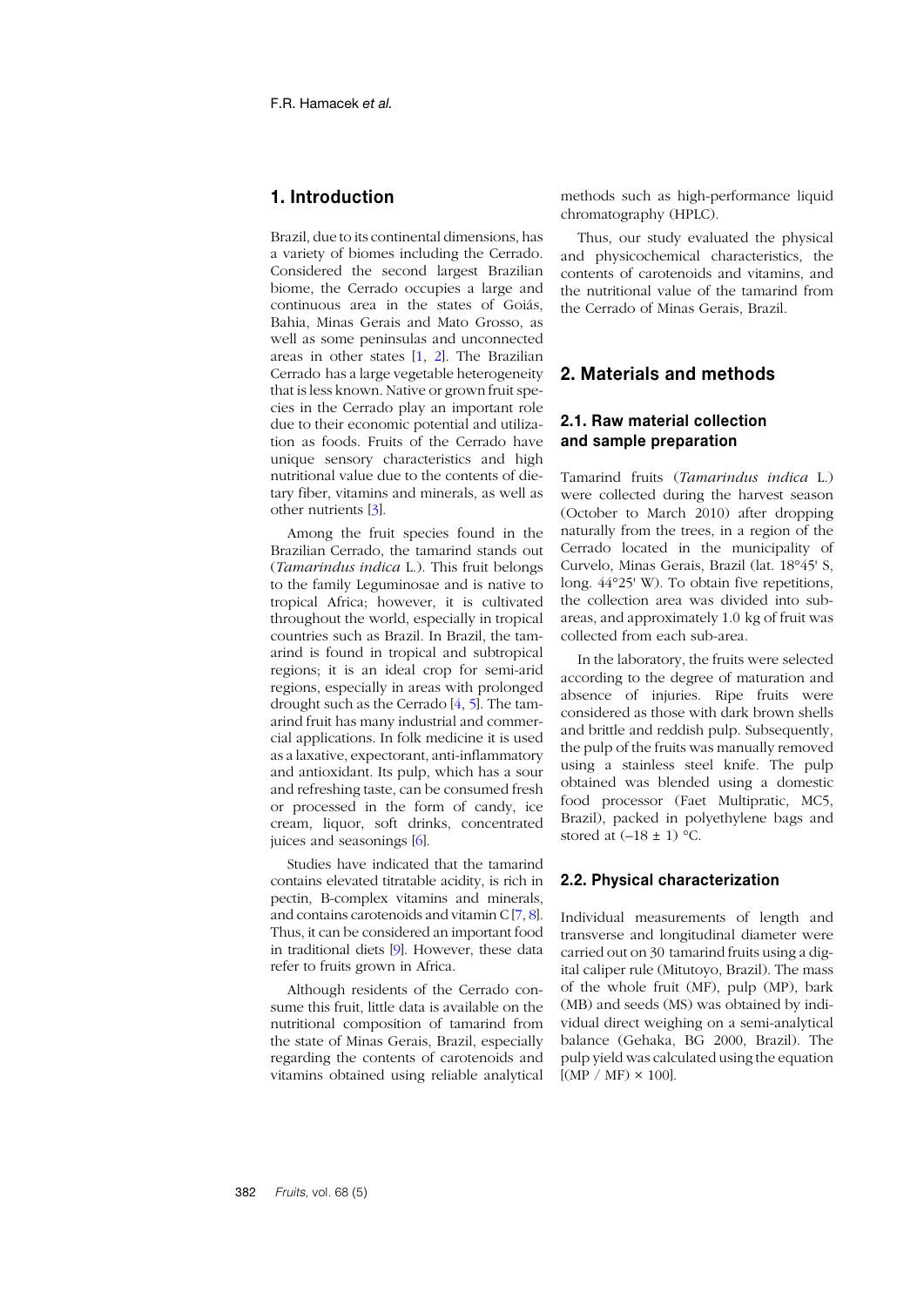#### **2.3. Physicochemical analyses**

The physicochemical analyses were performed in three repetitions. Titratable acidity (TA), soluble solids (SS) and pH were determined according to the methodologies proposed by the Instituto Adolfo Lutz [1[0](#page-12-6)]; moisture, ash, protein, lipids and total dietary fiber were determined according to the methods of the Association of Official Analytical Chemistry [1[1](#page-12-7)]. Carbohydrate concentrations were estimated by the equation:  $[100 - (\% \text{ moisture } + \% \text{ fat } + \% \text{ protein } +$ % total dietary fiber  $+$  % ash)]. The total energy was estimated considering the conversion factors of  $4 \text{ kcal·g}^{-1}$  for protein and carbohydrate, and 9 kcal· $g^{-1}$  $g^{-1}$  $g^{-1}$  for lipids [11].

## **2.4. Extraction and analyses of carotenoids and vitamins**

The analyses of carotenoids and vitamins were performed in five repetitions. During extraction and analysis, the samples and extracts were protected from both sunlight and artificial light with the use of amber glass bottles, aluminum foil and blackout curtains; they were also protected from oxygen by using lids and environments with nitrogen gas in glass bottles.

#### **2.4.1. Carotenoids**

The occurrence and content of the major carotenoids (α-carotene, β-carotene, β-cryptoxanthin and lycopene) were investigated in the tamarind pulp. Extraction was performed using the method proposed by Rodriguez-Amaya [1[2](#page-12-8)], with modifications. About 10.0 g of pulp were weighed in a mortar; then 5.0 g of Celite<sup>®</sup> and 60.0 mL of cooled acetone (divided into three 20.0-mL volumes) were added. After the addition of acetone, the suspension was homogenized manually with the aid of a pistil for approximately 5 min and vacuum-filtered in a Buchner funnel with filter paper. Then, the filtrate was transferred in three fractions to a separatory funnel containing 50.0 mL of cooled petroleum ether. Each fraction was washed with distilled water for complete removal of acetone. Anhydrous sodium sulfate was added to the ether extract to

remove any residual water. Subsequently, the extract was concentrated using a rotary evaporator (Tecnal, TE-211, Brazil) at  $(35 \pm 1)$  °C, transferred to a volumetric flask and the volume completed to 25.0 mL with petroleum ether. This extract was stored in a hermetically sealed amber glass bottle and stored at  $(-18 \pm 1)$  °C.

For analysis, ten-mL aliquots of the extract were evaporated under a flow of nitrogen gas, and the dry residue redissolved in 2.0 mL of HLPC-grade acetone (Tedia, Brazil). This extract was filtered through HV Millex filter units made of polyethylene, with 0.45 µm of porosity (Millipore, Brazil), and 50.0 µL was injected into the HPLC for analysis. Carotenoid analysis was carried out by HPLC using the chromatographic conditions developed by Pinheiro-Sant'Ana *et al.* [[13](#page-12-9)], with modifications: HPLC system (Shimadzu, SCL 10AT VP, Japan) comprised of a high-pressure pump (Shimadzu, LC-10AT VP, Japan), autosampler with 50 µL loop (Shimadzu SIL-10AF, Japan) and diode array detector (DAD) (Shimadzu SPD-M10A, Japan); chromatographic column, Phenomenex Gemini RP-18 (250 mm × 4.6 mm, 5 mm), fitted with a guard column, RP-18 Phenomenex ODS column  $(4 \text{ mm} \times 3 \text{ mm})$ , the mobile phase consisting of (methanol:ethyl acetate:acetonitrile) (70:20:10, v/  $v/v$ ) with a flow of 2.0 mL·min<sup>-1</sup> and a run time of 15 min. Chromatograms were obtained at 450 nm.

#### **2.4.2. Vitamin C**

Extraction and analysis of ascorbic acid (AA), and conversion of dehydroascorbic acid (DHA) into AA were performed according to the methods proposed by Campos *et al.* [[14](#page-12-10)], with modifications. In the extraction, about 5.0 g of pulp were homogenized for about 3.0 min in 15.0 mL of the extraction solution composed of ultrapure water added to metaphosphoric acid, 8% acetic acid,  $H_2SO_4$  0.3 N and 1 mM EDTA. The suspension obtained was centrifuged (Fanem, Excelsa Baby II - 206R, Brazil) at 4.000 rpm (1.789 *g*) for 15.0 min, vacuum-filtered in a Buchner funnel with filter paper, and diluted to 25.0 mL in a volumetric flask with ultrapure water. Subsequently, the suspension was centrifuged at 14.000 rpm (21.913 *g*) for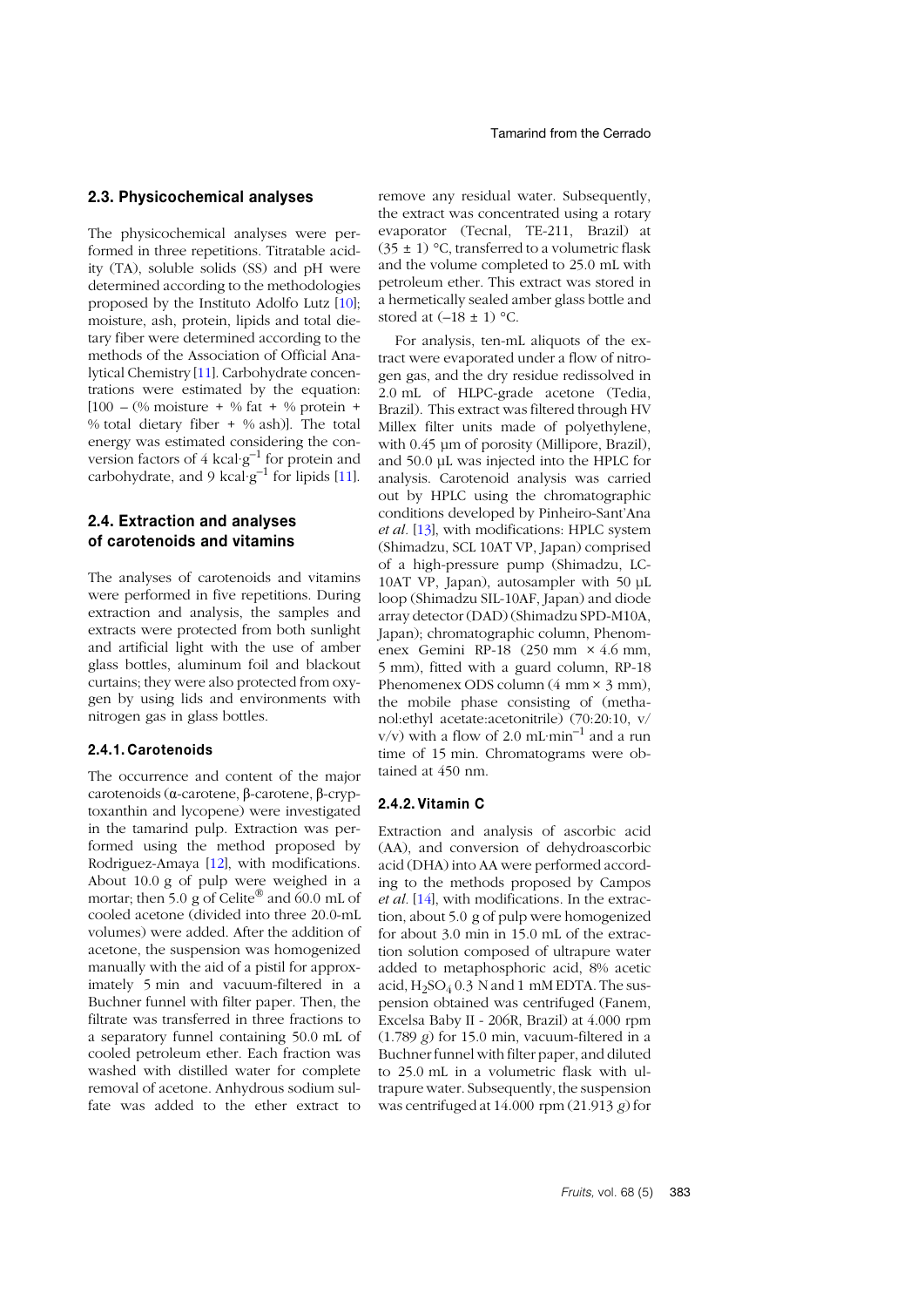5.0 min, and the supernatant stored under refrigeration  $[(5 \pm 1)$  °C] until analysis.

For conversion of dehydroascorbic acid into ascorbic acid, a 2.0-mL aliquot of the extract obtained in the previous stage was pipetted into an amber glass bottle and supplemented with 0.8 mL of a 1.2 M Trizma buffer solution (pH 9.0) containing 40 mM DTT (Sigma-Aldrich, Germany) to raise the pH to near neutrality (pH 6.0). For conversion of dehydroascorbic acid into ascorbic acid, the extract was kept at rest for 10.0 min at room temperature and away from light. Subsequently, the pH of the extract was reduced to 2.0 by adding 0.9 mL of 0.4 mM  $H_2SO_4$ .

The ascorbic acid analyses were performed by injection of 50.0 µL of the extract previously filtered in filter units with a porosity of 0.45 µm. Analyses of vitamin C were performed using the same HPLC system used for analysis of carotenoids and the chromatographic conditions used were: HPLC-DAD system, chromatographic column: RP-18 Lichrospher 100 (250 mm × 4 mm, 5 µm), the mobile phase consisting of ultrapure water with  $1 \text{ mM } \text{N} \text{aH}_2\text{PO}_4$ , 1 mM EDTA and pH adjusted to 3.0 with  $H_3PO_4$ , and a mobile phase flow rate of 1.0 mL·min–1. Chromatograms were obtained at 245 nm [[14](#page-12-10)]. The dehydroascorbic acid content was calculated by the equation: [DHA content = AA content after conversion – AA content before conversion].

#### **2.4.3. Vitamin E**

Extraction of the eight components of vitamin Ε ( $\alpha$ ,  $\beta$ ,  $\gamma$  and δ-tocopherols and tocotrienols) was performed according to Pinheiro-Sant'Ana *et al.* [1[5](#page-12-11)]. Roughly 10.0 g of pulp were weighed and supplemented with 4.0 mL of heated ultrapure water [about  $(80 \pm 1)$  °C], 10.0 mL of isopropyl alcohol, 1.0 mL of hexane (Tedia, Brazil) containing 0.05% of butylhydroxytoluene, and 5.0 g of anhydrous sodium sulfate. Gradually, 25 mL of the extraction solvent (hexane:ethyl acetate, 85:15, v/v) was added to the mixture. After these procedures, the suspension was homogenized using a micro-crusher at average speed for 1.0 min. Once homogenized, the samples were vacuum-filtered through

a Buchner funnel fitted with filter paper; the residue was maintained in the extraction tube. The extraction step was repeated, adding 5.0 mL of isopropyl alcohol and 30.0 mL of the solvent mixture, with subsequent homogenization and vacuum filtration. Then the extract was concentrated on a rotary evaporator at  $(70 \pm 1)$  °C for about 2 min, transferred to a volumetric flask and the volume completed to 25.0 mL with the solvent mixture.

After extraction, 5.0 mL aliquots of the extracts were dried in nitrogen gas, redissolved in 2.0 mL of HPLC-grade hexane and filtered through filter units with porosity of 0.45 µm. Analyses of the different components of vitamin E were performed by HPLC with injection of 50.0 µL of the extract in a HPLC system (Shimadzu SCL 10AD VP, Japan), comprising a high-pressure pump (Shimadzu LC-10AD VP, Japan), autosampler with a 50.0 µL loop (Shimadzu SIL-10AF, Japan) and fluorescence detector (Shimadzu, RF10AXL, Japan). The chromatographic conditions used for the analysis included: HPLC system; fluorescence detection (excitation at 290 nm and emission et 330 nm); Luna chromatography column (Phenomenex Si60, 250 mm  $\times$  4 mm, 5 µm), fitted with a guard column (Phenomenex Si60, 4 mm  $\times$  3 mm); a mobile phase composed of (hexane:isopropanol:acetic acid), in the proportions (98.9:0.6: 0.5) and a mobile phase flow rate of 1.0 mL·min–1. The total content of vitamin E was calculated by sum of the components of vitamin E identified in the samples.

#### **2.4.4. Folates**

The occurrence and content of three folate forms (THF, 5-MTHF and 5-FTHF) in the tamarind pulp were investigated according to Della Lucia *et al.* [[16](#page-12-12)], with some modifications. Approximately 5.0 g of the pulp were homogenized in 20.0 mL of 0.1 M phosphate buffer, pH 6.0, containing 1.0% of ascorbic acid and 0.1% of 2-mercaptoethanol. The suspension was centrifuged at 4.000 rpm (1.789 *g*) for 15.0 min, vacuumfiltered in a Buchner funnel with filter paper, and diluted to 25.0 mL in a volumetric flask with ultrapure water. Then, the extract was heated for about 12.0 min in a water bath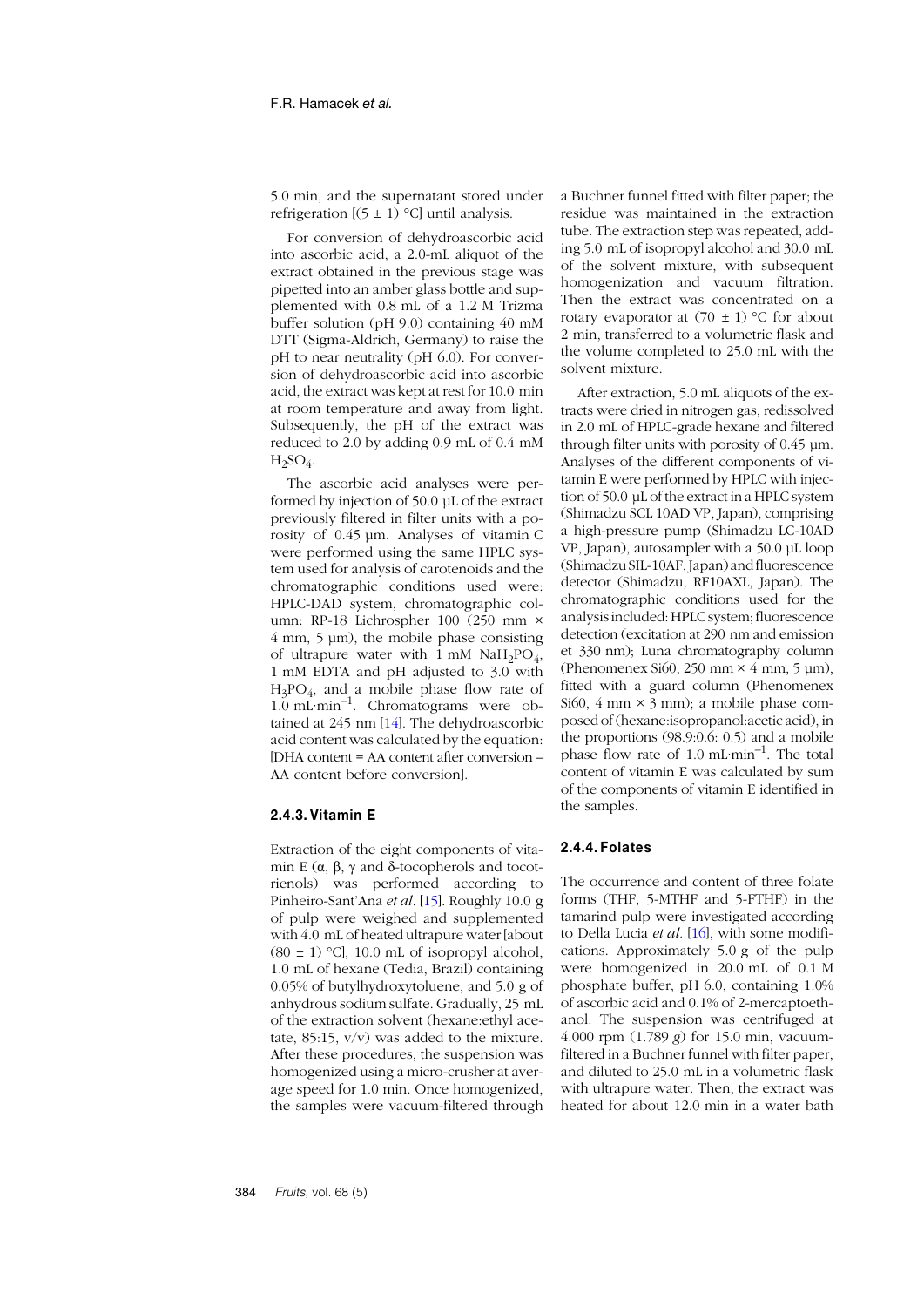at  $(100 \pm 1)$  °C and cooled in an ice bath until reaching a temperature below  $(37 \pm 1)$  °C. The cooled extract was centrifuged again at 4.000 rpm (1.789 *g*) for 15 min and submitted to deconjugation of the polyglutamates into monoglutamates. For deconjugation, one hundred µL of rat plasma containing conjugase (γ-glutamyl carboxypeptidase) were added to 3.0 mL of the previously obtained supernatant, and the extract was incubated in a water bath at  $(37 \pm 1)$  °C for 3 hours. Then, the extracts were heated in boiling water for 5.0 min to inactivate the enzymes.

Extract purification was performed using an ion-exchange column with a stationary phase of Q-Sepharose Fast Flow (Pharmacia, USA). The column was pre-conditioned with methanol (Tedia, Brazil) and water (1:1) at a flow rate of 2.0 drops per second. The extract was applied to the column at a flow rate of 2.0 drops per second. Then, retained folates were eluted in 1.5 mL of sodium acetate (0.1 M) containing 10% NaCl, 1% ascorbic acid and 0.1% 2-mercaptoethanol. Analyses were performed by injection of 50 µL of the extracts previously filtered through filter units with a porosity of 0.45 µm in the same system used for analysis of vitamin E, complemented with a mobile phase degassing system utilizing helium (Shimadzu DGU-2, Japan). The chromatographic conditions used for analysis included: HPLC system; ShimPack 100 RP18 chromatography column (150 mm × 4.6 mm, 4.6 µm) (Merck, Germany), and a mobile phase composed of phosphate buffer (30 mM NaH<sub>2</sub>PO<sub>4</sub>, pH adjusted to 2.3 with  $H_3PO_4$ ) as eluent A and acetonitrile as eluent B. The binary gradient utilized was as follows: from 0 min to 5 min, 94% of eluent A + 6% of eluent B; from 5 min to 25 min, linear gradient to 75% of eluent A + 25% of eluent B; from 25 min to 33 min, 75% of eluent  $A + 25%$  of eluent B; from 33 min to 35 min, return to initial conditions followed by a stabilization period of up to 50 min. The mobile phase flow rate was  $0.7 \text{ mL-min}^{-1}$  and fluorescence detection (excitation at 290 nm and emission at 360 nm). The mobile phase was degassed with helium gas for 15 min at 100 kpa before initiating the analyses and at 50 kPa during the runs [1[6](#page-12-12)].

## **2.5. Identification and quantification of carotenoids and vitamins**

Identification of the compounds was performed by comparing the retention times obtained for standards and samples analyzed under the same conditions. In addition, carotenoids and ascorbic acid were identified by comparison of the absorption spectra of the standards and samples using the DAD, and the folates and vitamin E by co-chromatography.

Quantification of the compounds was carried out using an external standardization curve. Appropriate dilutions were made from the standard solutions in order to achieve concentrations comparable with those observed in the tamarind pulp. For this, solutions of each compound present in the pulp (ascorbic acid, α-tocopherol, βtocopherol, γ-tocopherol, THF, 5-MTHF and 5-FTHF) were prepared.

Construction of the standard curves was performed by injection, in duplicate, of six increasing concentrations of the standard solutions in the range from  $(0.0589$  to 5.8800)  $\mu$ g for ascorbic acid,  $(0.0010 \text{ to } 0.1042)$  µg for  $\alpha$ tocopherol,  $(0.0037$  to  $0.1120)$  μg for β-tocopherol,  $(0.0035 \text{ to } 0.1040)$  µg for  $\gamma$ -tocopherol, (0.00004 to 0.04622) µg for THF, (0.00001 to 0.01077) µg for 5-MTHF, and (0.00003 to 0.03312) µg for 5-FTHF. Thus, there was a linear correlation betweenthe peak areas andthe concentrations of each compound injected.

The compounds presented in the tamarind pulp were quantified based on the analytical curves and regression equations for ascorbic acid (*y* = 1394501.207 *x* – 117382.946,  $R^2$  = 0.998), α-tocopherol (*γ* = 93284137.0896 *x* + 47566,8009, *R*<sup>2</sup> = 0.999), β-tocopherol (*y* = 69128704.3544 x – 12630.4206,  $R^2 = 0.997$ ), γ-tocopherol (*y* = 234829959.333  $x + 731230.429$ ,  $R^2 = 0.995$ ), THF (*y =* 942240050.58 *x* – 162371.44; *R*<sup>2</sup> = 0.996), 5-MTHF (*y* = 1237294689.67 *x* – 259476.97,  $R^2 = 0.998$ ) and 5-FTHF (*y* = 710036264.81  $x - 1088694.36$ ,  $R^2 = 0.996$ . The real concentration was determined by calculations based on the dilutions utilized.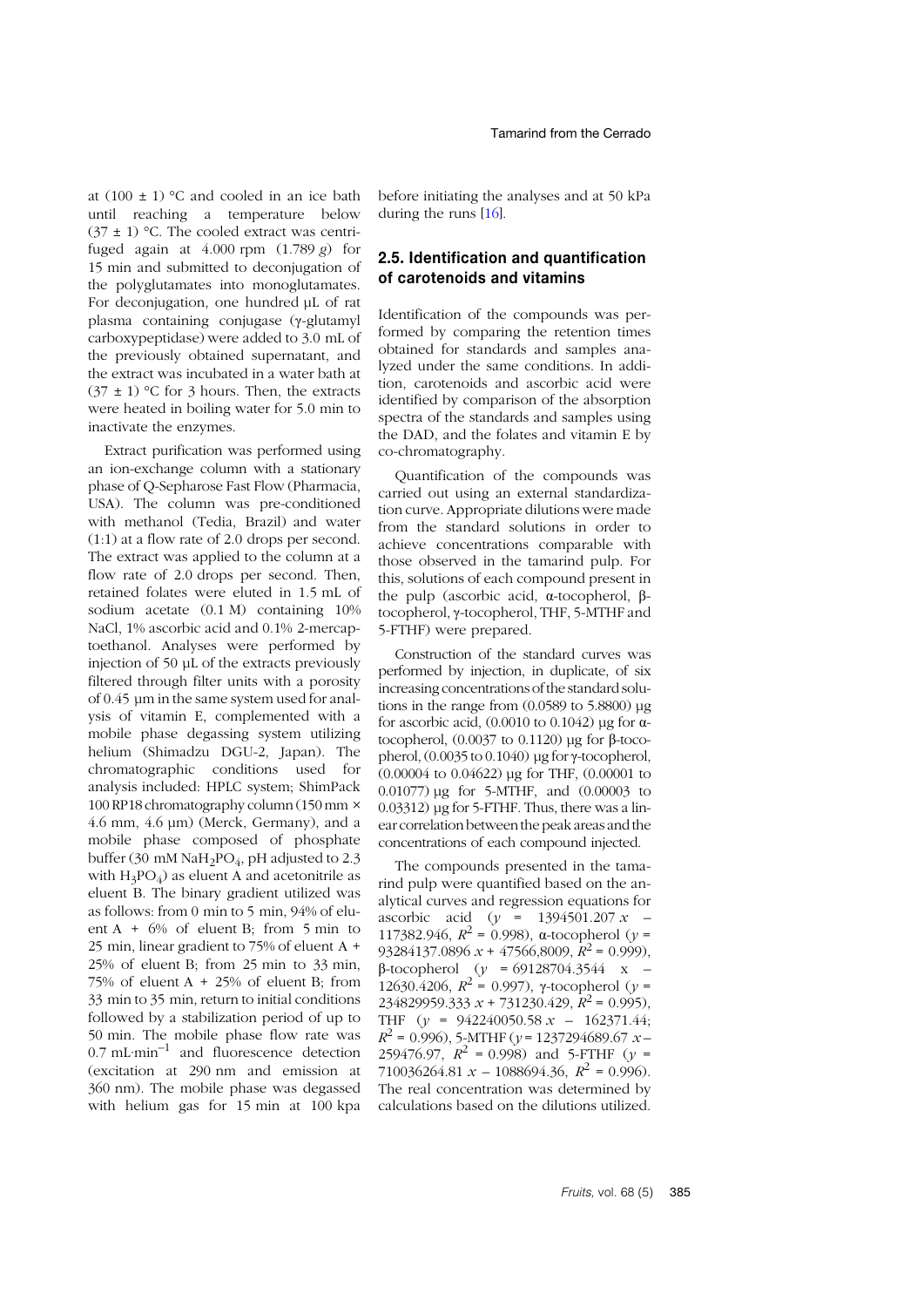## **2.6. Quality control of the analytical methods**

Recovery tests, linearity, repeatability, limit of detection (LOD) and limit of quantification (LOQ) were performed for quality control of the analytical methods used in the analysis of vitamins.

Recovery tests were carried out by addition of standards (ascorbic acid, α-tocopherol, β-tocopherol, γ-tocopherol, THF, 5- MTHF and 5-FTHF) to the samples. The quantity of standard added varied between 50% and 100% of the initial content observed in tamarind pulp. The recovery percentage was calculated using the equation:  $\%$  recovery =  $[$ (final content of compound – content of standard added) / (initial content of compound) $\vert \times 100 \vert$ . All procedures were performed in triplicate.

The linearity range of compounds was determined by injection, in duplicate, of six standard solutions with different concentrations using the same chromatographic conditions employed for extract analysis. Data obtained for the peak areas were used for linear regression analysis. The coefficient of determination  $(R^2)$  obtained in each case was used to evaluate the linearity [1[7](#page-12-13)].

Repeatability tests were performed by extraction and analysis, in quintuplicate, of the same repetition containing the compounds identified. The repeatability was evaluated by calculating the relative standard deviation (RSD) of the peak areas and retention times of the analyzed components [1[7](#page-12-13)].

Evaluation of the LOD was performed by successive dilutions of standards followed by determination of the smallest detectable amount. The LOD was established as 3 times the amplitude of the baseline noise and the LOQ as 10 times the LOD [[18](#page-12-14)].

## **2.7. Categorization of tamarind as a source of vitamins**

The categorization of 100 g of tamarind pulp as a source of vitamins for children (aged 4–8 years), pregnant women and adult men (aged 19–30 years) was performed using the criteria proposed by Philippi [1[9](#page-12-15)], which classifies food as a source of nutrients when supplying 5–10% of the Dietary Reference Intake (DRI); good source when supplying 10–20% of the DRI, and excellent source when supplying more than 20% of the DRI.

## **2.8. Experimental design and statistical analysis**

A completely randomized design with five repetitions (different lots of fruit) was used for analyses of carotenoids and vitamins, with three repetitions for physicochemical analyses. Data was stored in spreadsheets using the Microsoft Office Excel software system, version 2007. Calculation of descriptive statistics (means, standard deviations and range of parameters) was performed for each parameter. To assess the linearity range of analytical standards, the data obtained for the peak areas were used for linear regression analysis and to calculate the coefficient of determination  $(R^2)$ . Statistical analysis was performed using SAS software (Statistical Analysis System), version 9.2 (2008), licensed to UFV.

# **3. Results and discussion**

#### **3.1. Physical characterization**

The tamarind presented elongated pods, with a brown, woody and brittle shell. Inside the fruit was a reddish and viscous pulp, containing between two and six seeds (*figure [1](#page-6-0)*).

The longitudinal and transversal diameter of the fruits varied from (1.30 to 1.70) cm and (2.50 to 3.00) cm, respectively. Length varied between (3.70 and 11.10) cm. This range was higher than that observed by Sousa [[20](#page-12-16)] in tamarind from the Cerrado of the state of Paraíba, Brazil [(7.37 to 9.22) cm]. Tamarinds from Minas Gerais presented masses of the whole fruit, pulp, shell and seeds of (9.30, 2.49, 1.91 and 4.85) g, respectively. The pulp yield observed in this study (51.25%) was similar to that observed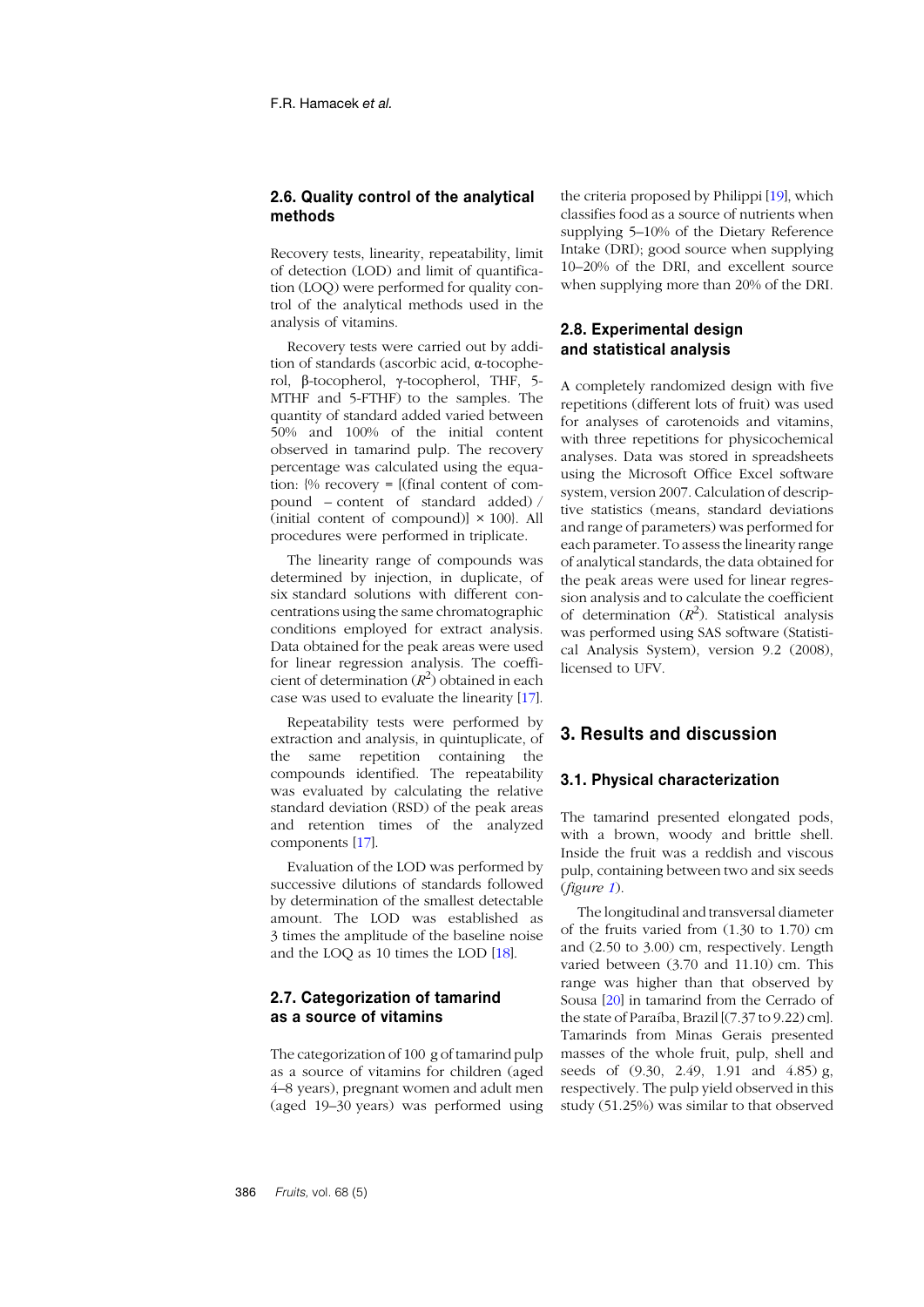by Kumar and Bhattacharya [2[1](#page-12-17)] (55%) in tamarind grown in India.

## **3.2. Physicochemical characterization**

Tartaric acid is the main acid in tamarind pulp. The presence of this acid is uncommon in fruits and its metabolic origin is unknown [[22](#page-12-18)]. Thus, the titratable acidity (TA) of the tamarind pulp was expressed in grams of tartaric acid per 100 g of pulp. Tamarinds from Minas Gerais state have similar TA to that observed by Gurjão [[4](#page-12-0)] in tamarinds from the Brazilian state of Paraíba (17.2 g of tartaric acid·100 g–1) (*table [I](#page-7-0)*).

The soluble solids (SS) content of tamarinds from Minas Gerais state was lower than that observed in tamarinds grown in Florida, USA (54 °Brix to 70 °Brix) [[23](#page-12-19)], and in northeastern Brazil (63 °Brix to 70 °Brix) [2[4](#page-12-20), 2[5](#page-12-21)]. In contrast, this content was higher than that observed by Canuto *et al.* [2[6](#page-12-22)] (24 °Brix) in fruits from the Brazilian Amazon. The contents of SS correlate with the sugar and organic acid concentrations, which are parameters of interest for the marketing of fresh fruit due to the preference of consumers for sweet fruits [2[3](#page-12-19)]. Thus, this high SS content cannot be attributed only to the high sugar content, but also to the high content of titratable organic acids of the fruit.

The [SS/TA] ratio is a parameter that correlates with tamarind quality in terms of ripeness and flavor; it indicates the balance between sugars and organic acids [2[7](#page-12-23)]. The [SS/TA] ratio found in tamarinds from the Cerrado of Minas Gerais was low, but similar to that observed by Gurjão [[4](#page-12-0)] (2.2) in tamarinds from the state of Paraíba.

Fruits evaluated in our study showed a slightly higher pH than those observed by Canuto *et al*. [[26](#page-12-22)] (2.5). This pH was lower than that observed in citrus fruits such as oranges (3.66) and ponkan tangerine (4.05) [2[8](#page-13-0)].

## **3.3. Chemical characterization**

Data related to macronutrient contents of the tamarind pulp grown in the Cerrado of



Minas Gerais are scarce. The moisture and **Figure 1**. lipid contents observed in the tamarind pulp were higher than those of fruits collected from other Brazilian states (22.00 g·100 g<sup>-1</sup> and 0.5 g·100  $g^{-1}$ , respectively) [[29](#page-13-1)], and in the United States  $(31.4 \text{ g}\cdot 100 \text{ g}^{-1})$  and [0](#page-13-2).6 g·100  $g^{-1}$ , respectively) [30]. These contents were lower than those of fruits from Nigeria  $[(14.81 \text{ and } 1.03) \text{ g} \cdot 100 \text{ g}^{-1}]$ , respectively] [3[1](#page-13-3)].

Protein content of the tamarind from Minas Gerais was higher than that reported in fruits from other regions of Brazil and the United States  $(3.2 \text{ g}\cdot 100 \text{ g}^{-1}$  and 2.8 g·  $100 \text{ g}^{-1}$  $100 \text{ g}^{-1}$  $100 \text{ g}^{-1}$ , respectively)  $\overline{[29, 30]}$  $\overline{[29, 30]}$  $\overline{[29, 30]}$ , and higher than those of fruits from Africa [(3.5 and 7.64)  $g \cdot 100 \, g^{-1}$  [[31](#page-13-3)]. The differences in chemical compositions of the fruits evaluated in this study and fruits from the United States, Africa and other Brazilian states can be attributed to differences in the climate and soil of the sampling sites, which can affect the composition of a food.

The ash content observed in our present studies was higher than that observed in fruits collected in Africa and Brazil [(1.69 and [1](#page-13-3).[9](#page-13-1))  $g \cdot 100 \, g^{-1}$ , respectively] [31, 29]. The carbohydrate content was lower than that of fruits collected in Africa  $(56.00 \text{ g} \cdot 100 \text{ g}^{-1})$ [3[1](#page-13-3)], Brazil  $(72.5 \text{ g} \cdot 100 \text{ g}^{-1})$  [[30](#page-13-2)] and the United States (62.5 g·100  $g^{-1}$ ) [2[9](#page-13-1)].

The content of total dietary fiber of tamarind grown in Minas Gerais was lower than

<span id="page-6-0"></span>Photographic representation of tamarind fruits (*Tamarindus indica L*.).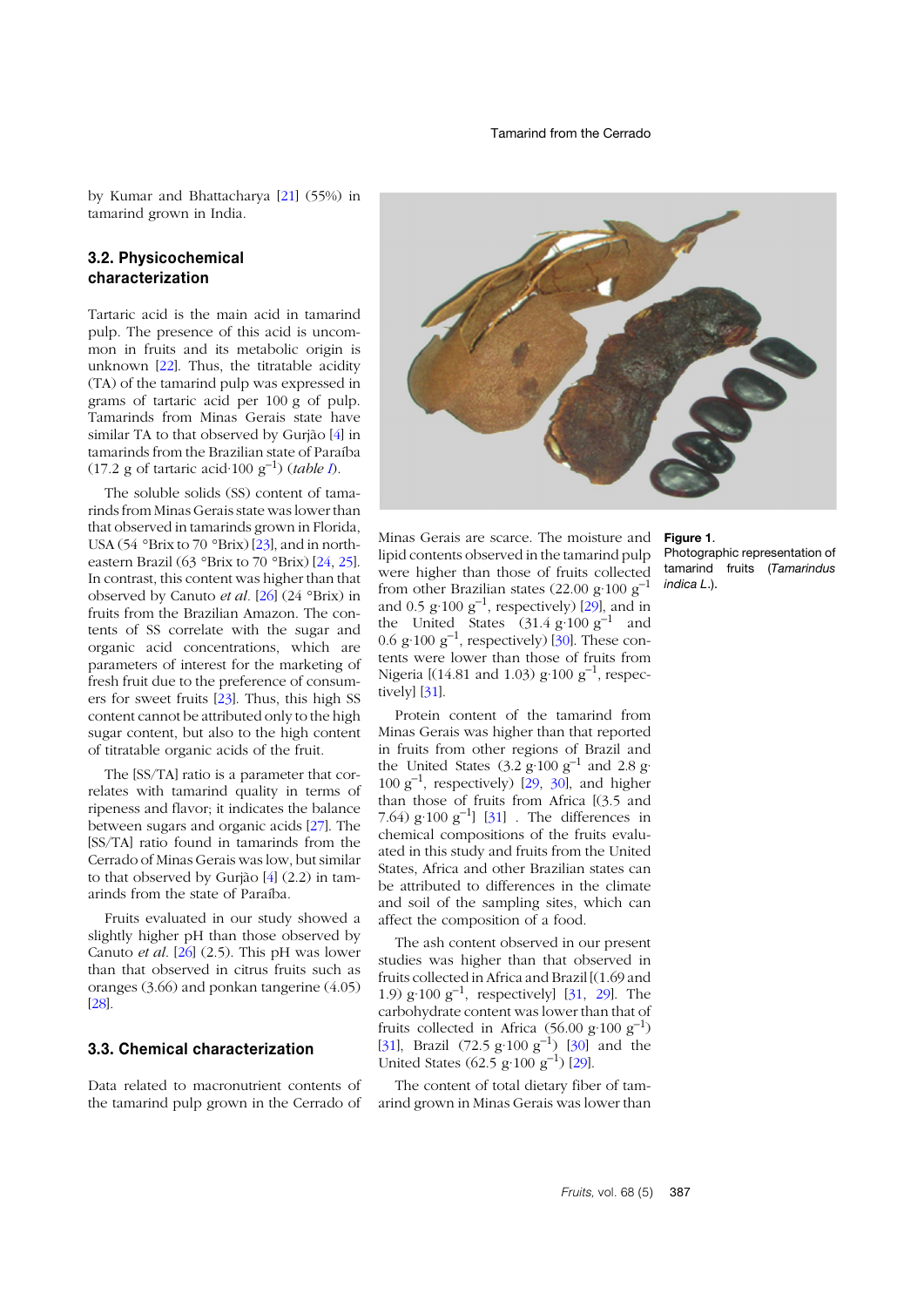|                                                                                                                                                                                      |                                                                                                       | $(kcal 100 g^{-1})$    | 270.00 | ± 6.21                           |
|--------------------------------------------------------------------------------------------------------------------------------------------------------------------------------------|-------------------------------------------------------------------------------------------------------|------------------------|--------|----------------------------------|
|                                                                                                                                                                                      |                                                                                                       |                        | 50.07  | ± 1.60                           |
|                                                                                                                                                                                      |                                                                                                       |                        | 5.04   | ± 0.13                           |
|                                                                                                                                                                                      | pH Soluble solids / Moisture Ash Proteins Total dietary fiber Lipids Carbohydrates Total energy value | $(g \cdot 100 g^{-1})$ | 4.13   | ±0.01                            |
|                                                                                                                                                                                      |                                                                                                       |                        | 6.09   |                                  |
|                                                                                                                                                                                      |                                                                                                       |                        | 2.37   |                                  |
|                                                                                                                                                                                      |                                                                                                       |                        | 35.29  | $\pm 1.41$ $\pm 0.06$ $\pm 0.40$ |
| fresh matter (mean of three repetitions ± standard deviation).                                                                                                                       |                                                                                                       | titratable acidity     | 2.38   | ± 0.33                           |
|                                                                                                                                                                                      |                                                                                                       |                        | 2.95   | $_{\pm}$ 0.10                    |
| Physicochemical characteristics and total energy of the pulp of tamarind ( <i>Tamarindus indica</i> L.) from the Cerrado (Curvelo, Minas Gerais,<br>Brazil). Values are expressed in | Titratable acidity                                                                                    | (g tartaric acid 100 g | 18.52  | $\pm 0.77$                       |
|                                                                                                                                                                                      | Soluble solids                                                                                        | (°Brix)                | 44.00  | ± 4.25                           |

<span id="page-7-0"></span>

| ω |   |
|---|---|
|   |   |
| ٥ | i |
| н |   |

F.R. Hamacek *et al.*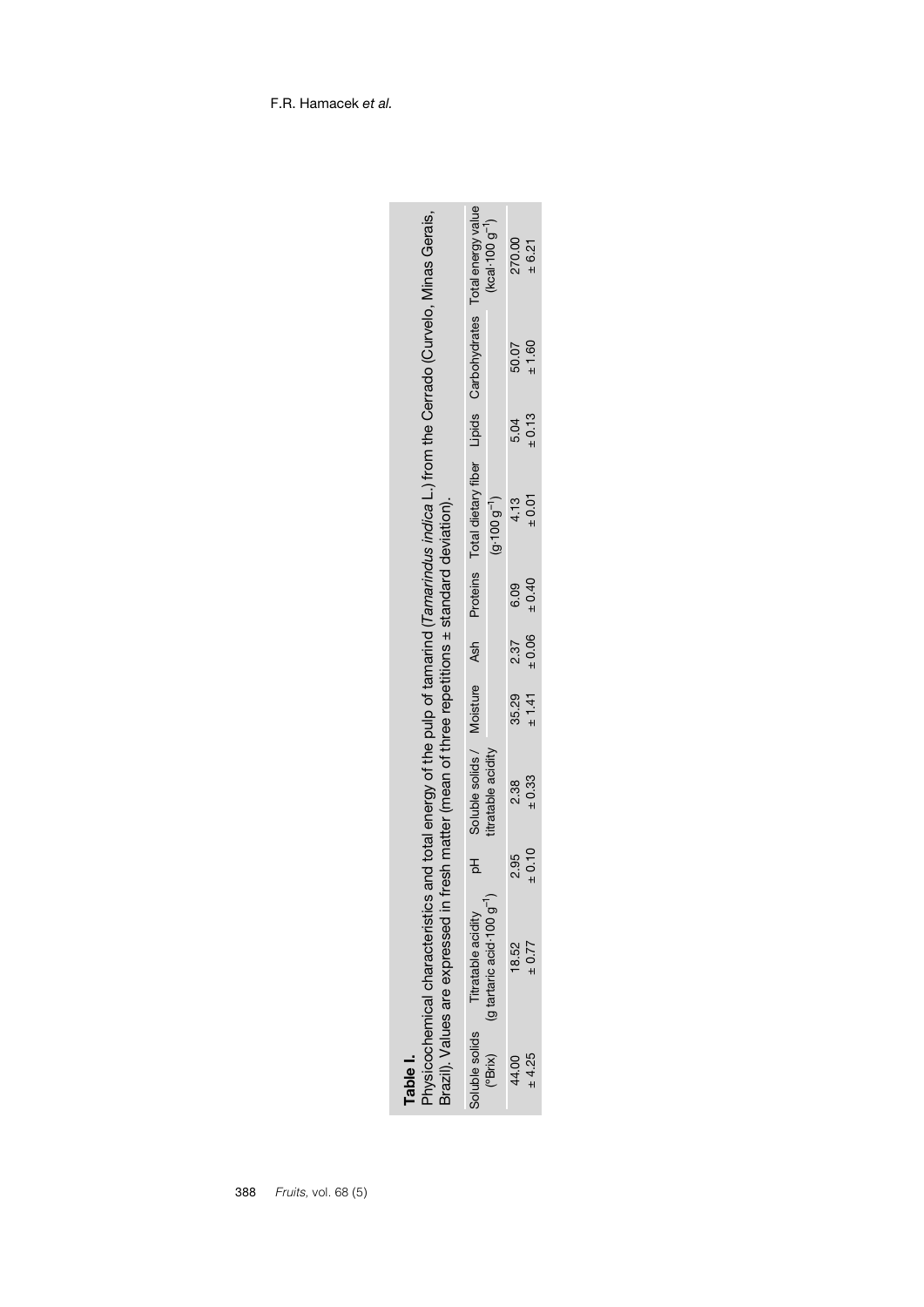that reported in the Brazilian Table of Food Composition [2[9](#page-13-1)] (72.5 g·100  $g^{-1}$ ) and verified by Amoo and Atasie (18.83 g·100 g<sup>-1</sup>) [3[1](#page-13-3)]. However, the content we found was higher than that observed by Murugan *et al*.  $(1.82 \text{ g} \cdot 100 \text{ g}^{-1})$  in fruits collected in Africa [3[2](#page-13-4)]. This content was also lower than that observed in other legumes, such as bean, soybean, lentil and pea [(5.1 to 30.3) g·  $100 \text{ g}^{-1}$ ] [[3](#page-13-5)3]. On the other hand, the fiber content of tamarind was similar to that observed in orange  $(4.0 \text{ g} \cdot 100 \text{ g}^{-1})$  and higher than that observed in tangerine  $(3.1 \text{ g} \cdot 100 \text{ g}^{-1})$ , fruits traditionally known as high-fiber [[29](#page-13-1)]. Tamarind may be considered a good source of dietary fiber, since consumption of 100 g of tamarind pulp can supply 10% to 20% (13.76 g per day) of the fiber recommendation for adult men [[33](#page-13-5)].

#### **3.4. Carotenoids and vitamins**

#### **3.4.1. Quality of analytical methods**

Tests for quality control demonstrated that the analysis conditions were reliable, which reduced the possibility of vitamin losses during extraction and analysis, and allowed the detection of small concentrations of the compounds analyzed (*table I[I](#page-9-0)*).

In the repeatability test, the compounds presented a relative standard deviation (RSD) of the peak areas and retention times ranging between 0.00% and 3.00%. The detection limit and the quantification limit of the compounds analyzed by fluorescence (α-tocopherol, β-tocopherol, γ-tocopherol, THF, 5-MTHF and 5-FTHF) ranged from  $(0.002 \text{ to } 0.054) \mu \text{g} \cdot \text{mL}^{-1}$  and  $(0.021 \text{ to } 0.021)$ 0.530)  $\mu$ g·mL<sup>-1</sup>, respectively. The linearity range for each compound analyzed was large and presented coefficients of determination  $(R^2)$  greater than 0.995. The recovery percent of the vitamin standards ranged from 90.1% to 96.4%.

#### **3.4.2. Qualitative composition**

Typical chromatograms of the analyses of vitamins in tamarind from the Cerrado of Minas Gerais showed that, in the pulp, ascorbic acid (retention time - RT: 3.19 min), α-tocopherol (RT: 5.76 min), β-tocopherol (RT: 8.77 min), γ-tocopherol (RT: 9.98 min), tetrahydrofolate (RT: 8.08 min), 5-methyltetrahydrofolate (RT: 10.51 min) and 5 formyltetrahydrofolate (RT: 20.03 min) were detected. The carotenoids, dehydroascorbic acid, δ-tocopherol, and α-, β-, γ-, and δ-tocotrienol were not identified in the pulp.

#### **3.4.3. Vitamin content**

Studies on the contents of vitamin C, vitamin E and folates in fruits of the Cerrado are scarce in the literature. Furthermore, these data were not obtained by reliable analytical methods such as HPLC.

The unique component of vitamin C observed in tamarind was ascorbic acid (*table I[II](#page-11-3)*). The tamarinds from Minas Gerais showed higher vitamin C content than that of fruits grown in the Brazilian Amazon  $(0.1 \text{ mg}\cdot 100 \text{ g}^{-1})$  [2[6](#page-12-22)]. This difference can be attributed to differences in the climate and soil of the sampling sites, as well as the more reliable analytical method used in this study. The ascorbic acid content of the tamarind was also higher than that found in traditional fruits such as apple  $(1.50 \text{ mg}\cdot 100 \text{ g}^{-1})$  and grape  $(1.90 \text{ mg} \cdot 100 \text{ g}^{-1})$  $(1.90 \text{ mg} \cdot 100 \text{ g}^{-1})$  $(1.90 \text{ mg} \cdot 100 \text{ g}^{-1})$  [30], and lower than that observed in fruits from the Cerrado of Minas Gerais, such as jatobá (*Hymenaea stigonocarpa*) (8.91 mg·100 g<sup>-1</sup>) [3[4](#page-13-6)] and araticum *(Annona crassiflora* Mart.*)*  $(5.2 \text{ mg} \cdot 100 \text{ g}^{-1})$  $(5.2 \text{ mg} \cdot 100 \text{ g}^{-1})$  $(5.2 \text{ mg} \cdot 100 \text{ g}^{-1})$  [35].

The tamarind pulp showed low total vitamin E content, which mainly consists of  $\alpha$ tocopherol (85.6%). This vitamin E content was lower than that found in fruits commonly consumed by the population such as strawberry (410.00  $\mu$ g·100 g<sup>-1</sup>), banana  $(150.00 \text{ µg} \cdot 100 \text{ g}^{-1})$  and grape  $(540.00 \text{ µg} \cdot$  $100 \text{ g}^{-1}$ ) [[36](#page-13-8)], and in fruits of the Cerrado including araticum (494.04 µg · 100 g<sup>-1</sup>) [[35](#page-13-7)], mangaba (*Hancornia speciosa*) (2732.47 µg· 100 g–1) [3[7](#page-13-9)], jatoba (*Hymeneae stigonocarpa*) (495.54 µg·100 g–1) [[30](#page-13-2)] and pequi (*Caryocar brasiliense)* (170.81 µg·100 g–1) [3[8](#page-13-10)].

The main folate observed in the tamarind pulp was 5-methyltetrahydrofolate, which, according to Jastrebova *et al.* [[39](#page-13-11)], is the major component in fruits and vegetables. Folate content in tamarind pulp was four times higher than that reported in the USDA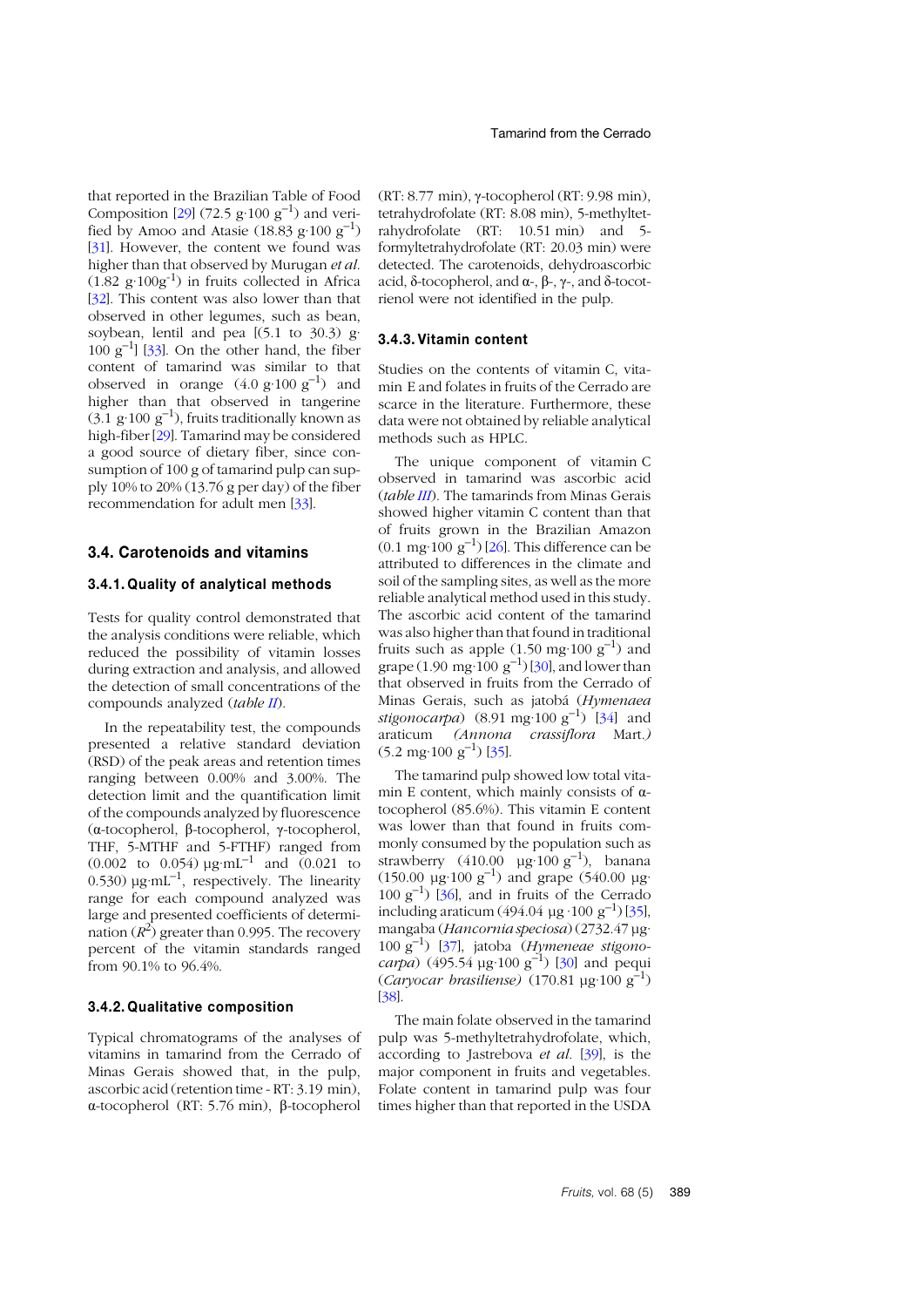<span id="page-9-0"></span>

| from the Cerrado (Curvelo, Minas Gerais, Brazil).<br>Table II. |                |                       |                 | Repeatability, limit of detection and quantification, linearity range and recovery of vitamins in the pulp of tamarind (Tamarindus indica L.) |                     |          |
|----------------------------------------------------------------|----------------|-----------------------|-----------------|-----------------------------------------------------------------------------------------------------------------------------------------------|---------------------|----------|
| Compound                                                       |                | Repeatability         | Detection limit | Quantification limit                                                                                                                          | Linearity range     | Recovery |
|                                                                | Peak area      | Retention time        |                 |                                                                                                                                               | $(\overline{b}t)$   | (%)      |
|                                                                | Relativ        | ve standard deviation |                 | $(\mu g \cdot mL^{-1})$                                                                                                                       |                     |          |
| Ascorbic acid                                                  | 2.47           | 1.27                  | 12.321          | 23.214                                                                                                                                        | $0.0589 - 5.8800$   | 91.3     |
| a-tocopherol                                                   | 2.19           | 2.76                  | 0.025           | 0.251                                                                                                                                         | $0.0010 - 0.1042$   | 95.5     |
| <b>B-tocopherol</b>                                            | 3.00           | 141                   | 0.054           | 0.530                                                                                                                                         | $0.0037 - 0.1120$   | 94.9     |
| y-tocopherol                                                   | 3.22           | 0.93                  | 0.025           | 0.252                                                                                                                                         | $0.0035 - 0.1040$   | 93.5     |
| Tetrahydrofolate                                               | 1.58           | 0.70                  | 0.003           | 0.031                                                                                                                                         | $0.00004 - 0.04622$ | 50.7     |
| 5-methyltetrahydrofolate                                       | 1.10           | 0.00                  | 0.002           | 0.024                                                                                                                                         | $0.00001 - 0.01077$ | 95.7     |
| 5-formyltetrahydrofolate                                       | $\frac{21}{2}$ | 0.05                  | 0.002           | 0.021                                                                                                                                         | $0.00003 - 0.03312$ | 96.4     |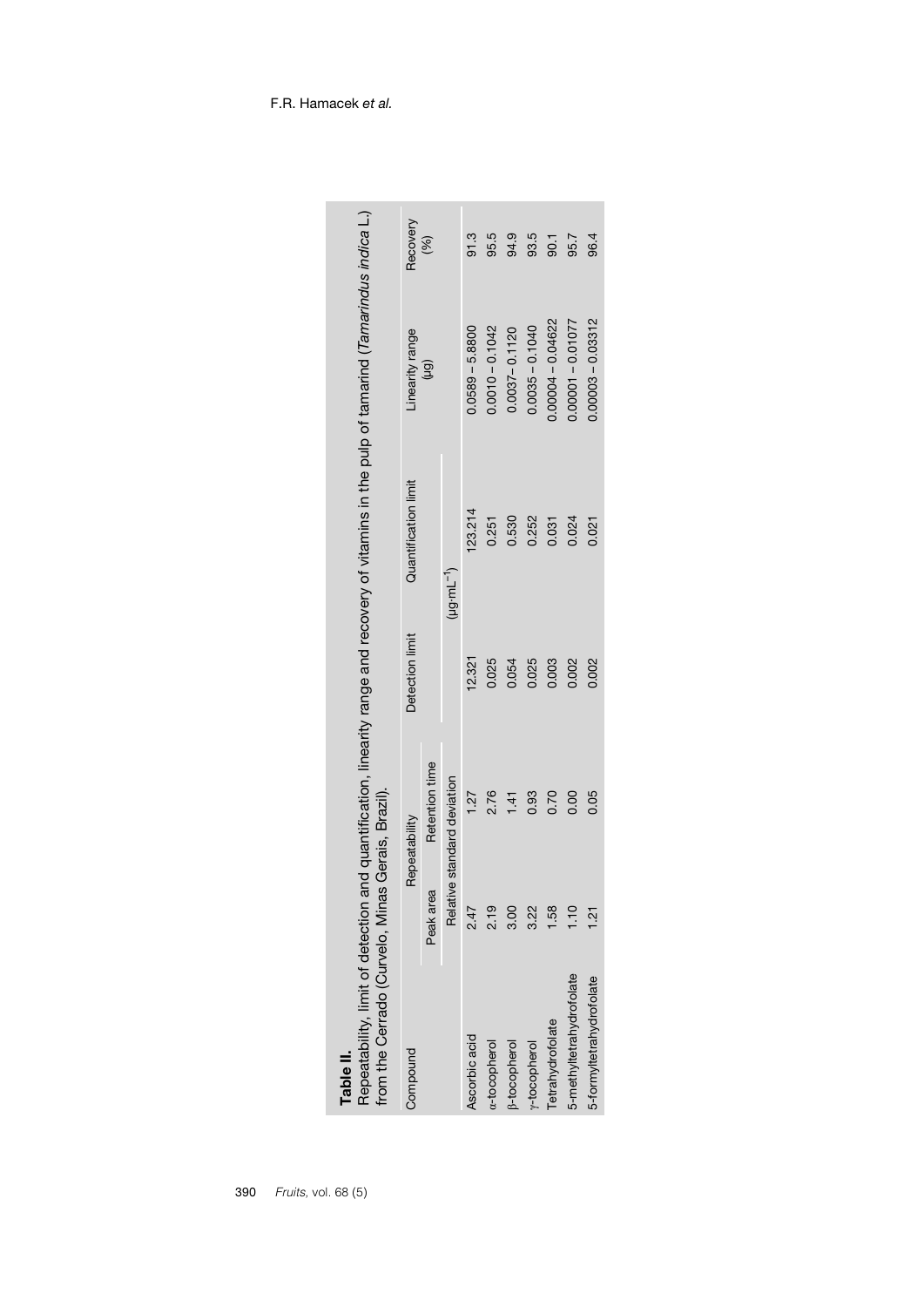table [[30](#page-13-2)] for fruits of the same species collected in the United States (14.00 µg·  $100 \text{ g}^{-1}$ ), and higher than in other fruits of the Cerrado such as cagaita (25.74  $\mu$ g·100 g<sup>-1</sup>) [4[0](#page-13-12)], araticum (27.36  $\mu$ g·100 g<sup>-1</sup>) [3[5](#page-13-7)] and pequi (5.16 µg·100  $g^{-1}$ ) [[38](#page-13-10)]. The folate content of tamarind was similar to that observed in beans (59.00  $\mu$ g·100  $g^{-1}$ ), and lower than that observed in the soybean (375.00 µg· 1[0](#page-13-2)0  $g^{-1}$ ) and lentil (433.00 µg·100  $g^{-1}$ ) [30].

#### **3.4.4. Nutritional value of tamarind pulp as a source of vitamins**

According to the criteria for classification of foods as a source, good source and excellent source of a nutrient [1[9](#page-12-15)], it was verified that the consumption of 100 g of tamarind pulp can supply 5% to 19% of the recommended daily allowance (RDA) of vitamin C for the different age groups (*table [IV](#page-11-4)*). Thus, it can be considered a good source of vitamin C for children and adult men, and a source for pregnant women. The tamarind proved to be an excellent source of folates for children, good source for adult men, and excellent source for pregnant women. Due to the low content of vitamin E, the tamarind contributes little to supplying the recommendations of this vitamin (*table I[V](#page-11-4)*).

# **4. Conclusion**

Tamarind pulp studied in Minas Gerais, Brazil, showed a high content of soluble solids and titratable acidity, and low pH. It can also be considered a good source of total dietary fiber. This fruit was shown to be a good source of vitamin C for children and a source for adult men. The vitamin E content was lower than that observed in some fruits traditionally consumed by the Brazilian population.

Tamarind pulp proved to be a source of fiber for adults and a good or excellent source of folates for different age groups. Due to its nutritional value, the tamarind can contribute to supplying the nutritional needs of fiber, vitamin C and folates; this justifies its consumption *in natura* or processed, especially by families living in the Cerrado.



## **Acknowledgments**

The authors thank the *CNPq* and *FAPEMIG*, Brazil, for funding scientific initiation and Master's program scholarships, as well as for financial support of the research.

#### **Figure 2**.

HPLC analysis of vitamin C, vitamin E and folates in tamarind pulp (*Tamarindus indica* L.) from the Cerrado (Curvelo, Minas Gerais, Brazil). Chromatographic conditions are shown in the *Materials and methods* section.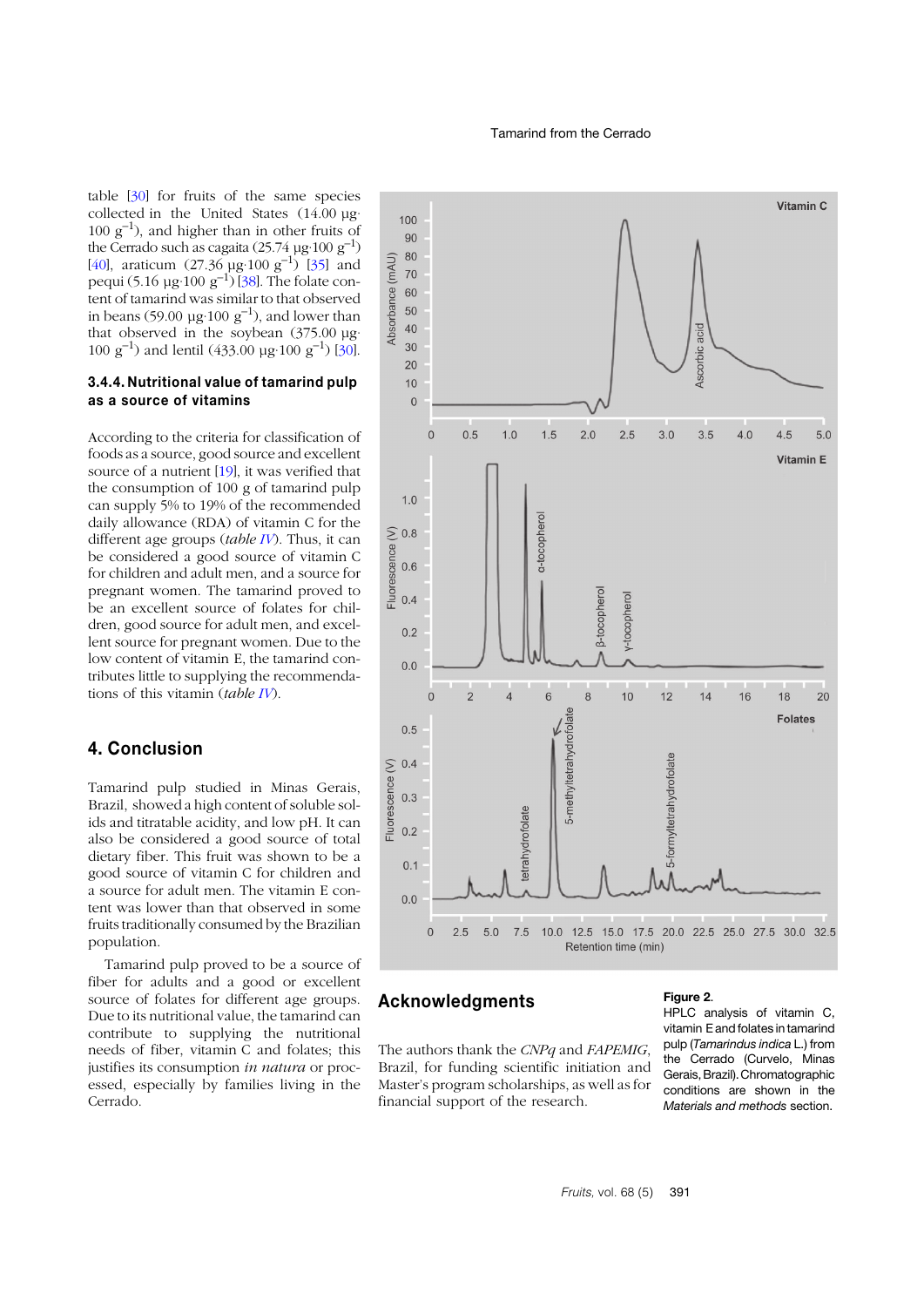#### <span id="page-11-3"></span>**Table III.**

Content of carotenoids and vitamins in the pulp of tamarind (*Tamarindus indica* L.) from the Cerrado (Curvelo, Minas Gerais, Brazil). Values are expressed as fresh weight.

| Compound                  | mean of five repetitions $\pm$ standard deviation | $\frac{0}{0}$                       |        |
|---------------------------|---------------------------------------------------|-------------------------------------|--------|
|                           | mg $\cdot$ 100 g <sup>-1</sup>                    | $\mu$ g $\cdot$ 100 g <sup>-1</sup> |        |
| Carotenoids               | Not detected                                      |                                     |        |
| Vitamin C (ascorbic acid) | $4.79 \pm 0.96$                                   |                                     | 100.00 |
| Vitamin E                 |                                                   | $108.78 \pm 18.25$                  | 100.00 |
| $\alpha$ - tocopherol     |                                                   | $93.16 \pm 16.19$                   | 85.60  |
| $\beta$ - tocopherol      |                                                   | $10.89 \pm 2.76$                    | 10.00  |
| $\gamma$ - tocopherol     |                                                   | $4.73 \pm 1.20$                     | 4.30   |
| Folates                   |                                                   | $59.35 \pm 9.86$                    | 100.00 |
| 5-methyltetrahydrofolate  |                                                   | $41.87 \pm 5.92$                    | 70.50  |
| Tetrahydrofolate          |                                                   | $12.21 \pm 2.13$                    | 20.60  |
| 5-formyltetrahydrofolate  |                                                   | $5.27 \pm 1.31$                     | 8.90   |
|                           |                                                   |                                     |        |

## <span id="page-11-4"></span>**Table IV.**

Contribution of 100 g of the pulp of tamarind (*Tamarindus indica* L.) to supplying the daily recommendations of vitamins for children, pregnant women and adult men.

| a) Content per serving (100 g)   |                                                 |           |                             |
|----------------------------------|-------------------------------------------------|-----------|-----------------------------|
| Vitamin C<br>(mg)                | Vitamin E<br>( $\mu$ g of $\alpha$ -tocopherol) |           | <b>Folates</b><br>$(\mu g)$ |
| 4.79                             | 93.16                                           |           | 59.35                       |
| b) Percentage of intake adequacy |                                                 |           |                             |
| Age group                        | Vitamin C                                       | Vitamin E | <b>Folates</b>              |
| Children                         | 19.16                                           | 1.32      | 29.68                       |
| Adult men                        | 5.32                                            | 0.61      | 14.84                       |
| Pregnant women                   | 5.63                                            | 0.73      | 9.89                        |

Calculation based on the Recommended Dietary Allowance (RDA) of the Dietary Reference Intakes (DRIs) for the respective age groups and nutrients [[31](#page-13-3)–4[3](#page-13-13)].

# **References**

- <span id="page-11-0"></span>[1] Melchior S.J., Custodio, C.C., Marques, T.A.l., Machado Neto, N.B., Colheita e armazenamento de sementes de gabiroba (*Campomanesia adamantium* Camb. – Myrtaceae) e implicações na germinação, Rev. Bras. Sementes 28 (2006) 141–150.
- <span id="page-11-1"></span>[2] Proença C., Oliveira R.S., Silva A.P., Flores e frutos do Cerrado, Univ. Brasília, Brasília, Brazil, 2006.
- <span id="page-11-2"></span>[3] Vieira R.F., Agostini-Costa T., Silva D.B., Ferreira F.R., Sano S.M., Frutas nativas da Região Centro-Oeste do Brasil, Embrapa Recur. Genét. Biotecnol., Brasília, Brazil, 2006.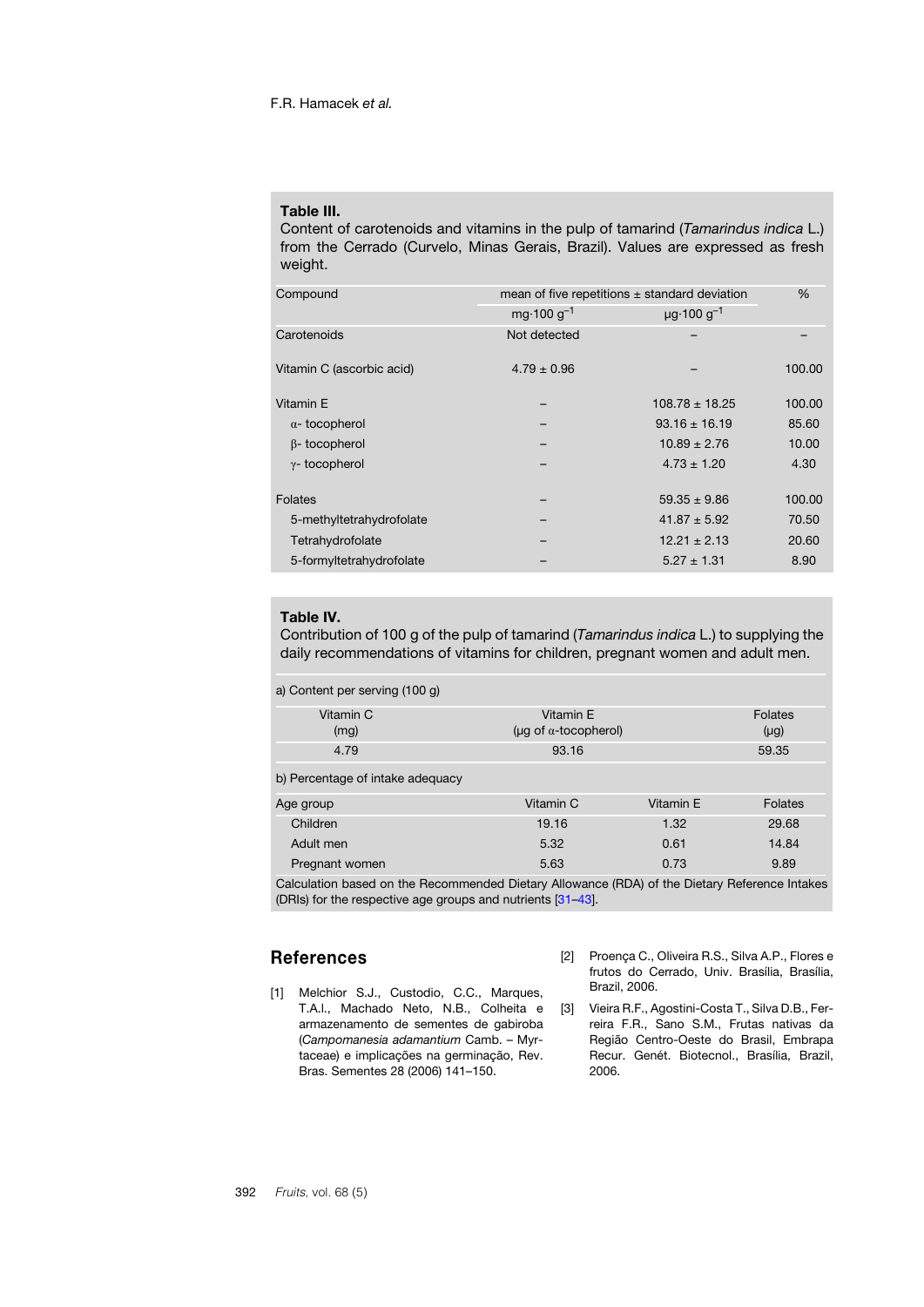- <span id="page-12-0"></span>[4] Gurjão K.C.O., Desenvolvimento, armazenamento e secagem do Tamarindo (*Tamarindus indica* L.). Univ. Fed. Paraíba, Paraíba, Brazil, 2006, 143 p.
- <span id="page-12-1"></span>[5] Khanzada S.K., Shaikh W., Sofia S., Kazi T.G., Usmanghani K., Kabir A., Sheerazi T.H., Chemical constituents of *Tamarindus indica* L. medicinal plant in Sind, Pak. J. Bot. 40 (2008) 2553–2559.
- <span id="page-12-2"></span>[6] El-Siddig K., Gunasena H.P.M., Prasad B.A., Pushpakumara D.K.N.G., Ramana K.V.R., VijayanandP.,Williams J.T., Tamarind:*Tamarindus indica* L., Int. Cent. Underutil. Crops, Univ. Southampton, U.K., 2006, 198 p.
- <span id="page-12-3"></span>[7] De Caluwé E., Halamová K., Van Damme P., *Tamarindus indica* L. – A review of traditional uses, phytochemistry and pharmacology, in: Juliani H.R., Simon J.E., Ho C.T. (Eds.), African natural plant products: discoveries and challenges in quality control, Am. Chem. Soc. Symp. Ser. 1021, Am. Chem. Soc., Wash., D.C., U.S.A., 2009.
- <span id="page-12-4"></span>[8] Grollier C., Debien C., Dornier M., Reynes M., Principales caractéristiques et voies de valorisation du tamarin, Fruits 53 (1998) 271– 280.
- <span id="page-12-5"></span>[9] Soloviev P., Niang T.D., Gaye A., Totte A., Variabilité des caractères physicochimiques des fruits de trois espèces ligneuses de cueillette, récoltés au Sénégal : *Adansonia digitata*, *Balanites aegyptiaca* et *Tamarindus indica*, Fruits 59 (2004) 109–119.
- <span id="page-12-6"></span>[10] Anon., Normas analíticas do Instituto Adolfo Lutz, IAL- Inst. Adolfo Lutz, São Paulo, Brazil, 2005.
- <span id="page-12-7"></span>[11] Anon., Official methods of analysis of the Association of Official Analytical Chemists, AOAC – Assoc. Off. Anal. Chem., 16 ed.; Wash., D.C., U.S.A., 1998.
- <span id="page-12-8"></span>[12] Rodriguez-Amaya D.B., Latin American food sources of carotenoids, Arch. Latinoam. Nutr. 49 (1999) 74–84.
- <span id="page-12-9"></span>[13] Pinheiro-Sant'Ana H.M., Stringheta P.C., Brandão S.C.C., Azeredo R.M.C., Carotenoid retention and vitamin A value in carrot (*Daucus carota* L.) prepared by food service, Food Chem. 61 (1998) 145–151.
- <span id="page-12-10"></span>[14] Campos F.M., Ribeiro S.M.R., Della Lucia C.M., Pinheiro-Sant'Ana H.M., Stringheta P.C., Optimization of methodology to analyze ascorbic and dehydroascorbic acid in vegetables, Quím. Nova 32 (2009) 87–91.
- <span id="page-12-11"></span>[15] Pinheiro-Sant'Ana H.M., Guinazi M., Oliveira D.S., Della Lucia C.M., Reis B.L., Brandão S.C.C., Method for simultaneous analysis of

eight vitamin E isomers in various foods by high performance liquid chromatography and fluorescence detection, J. Chromatogr. A. 1218 (2011) 8496–8502.

- <span id="page-12-12"></span>[16] Della Lucia C.M., Silva E.R., Brandão S.C.C., Ribeiro S.M.R., Pinheiro-Sant'Ana H.M., Otimização de método para análise de folatos em hortaliças folhosas por cromatografia líquida de alta eficiência com detecção por fluorescência, Quím. Nova. 34 (2010) 335– 340.
- <span id="page-12-13"></span>[17] Lanças F.M., Validação de métodos cromatográficos de análise, 6 ed., Rima, São Carlos, Brazil, 2004.
- <span id="page-12-14"></span>[18] Catharino R.R., Godoy H.T., Lima-Pallone J.A., Metodologia analítica para determinação de folatos e ácido fólico em alimentos, Quím. Nova. 29 (2006) 972–976.
- <span id="page-12-15"></span>[19] Philippi S.T., Pirâmide dos alimentos: fundamentos básicos da nutrição, Manole, Barueri, Brazil, 2008.
- <span id="page-12-16"></span>[20] Sousa D.M.M., Estudos morfofisiológicos e conservação de frutos e sementes de *Tamarindus indica* L., UFPB, Paraíba, Brazil, 2008.
- <span id="page-12-17"></span>[21] Kumar C.S., Bhattacharya S., Tamarind Seed: Properties, processing and utilization, Crit. Rev. Food Sci. Nutr. 48 (2008) 1–20.
- <span id="page-12-18"></span>[22] Shankaracharya N.B., Tamarind – chemistry, technology and uses – a critical appraisal, J. Food Technol. 35 (1998) 193–208.
- <span id="page-12-19"></span>[23] Salunke D.K., Desai B.B., Postharvest biotechnology of fruits, Flórida 2 (1984) 81–85.
- <span id="page-12-20"></span>[24] Silva P.S.L., SáW.R., Mariguele K.H., Barbosa A.P.R., Oliveira O.F., Distribuição do teor de sólidos solúveis totais em frutos de algumas espécies de clima temperado, Caatinga 15 (2002) 19–23.
- <span id="page-12-21"></span>[25] Alves R.E., Menezes J.B., Holland N., Chitarra A.B., Chitarra M.I.F., Tamarindo (*Tamarindus indica* L.); Caracterização póscolheita do fruto proveniente de clima semiárido do Nordeste, Rev. Bras. Frutic. 15 (1993) 199–204.
- <span id="page-12-22"></span>[26] Canuto G.A.P., Xavier A.A.O., Neves L.C., Benassi M.T., Caracterização físico-química de polpa de frutos da Amazônia e sua correlação com sua atividade anti-radical livre, Rev. Bras. Frutic. 32 (2010) 1196–1205.
- <span id="page-12-23"></span>[27] Chitarra M.I.F., Chitarra A.B., Pós-colheita de frutos e hortaliças: Fisiologia da maturação pós-colheita de pêras da cultivar shinsseiki, Pesqui. Agropecu. Manuseio, ESAL/ FAEPE, Lavras, Brazil, 2005.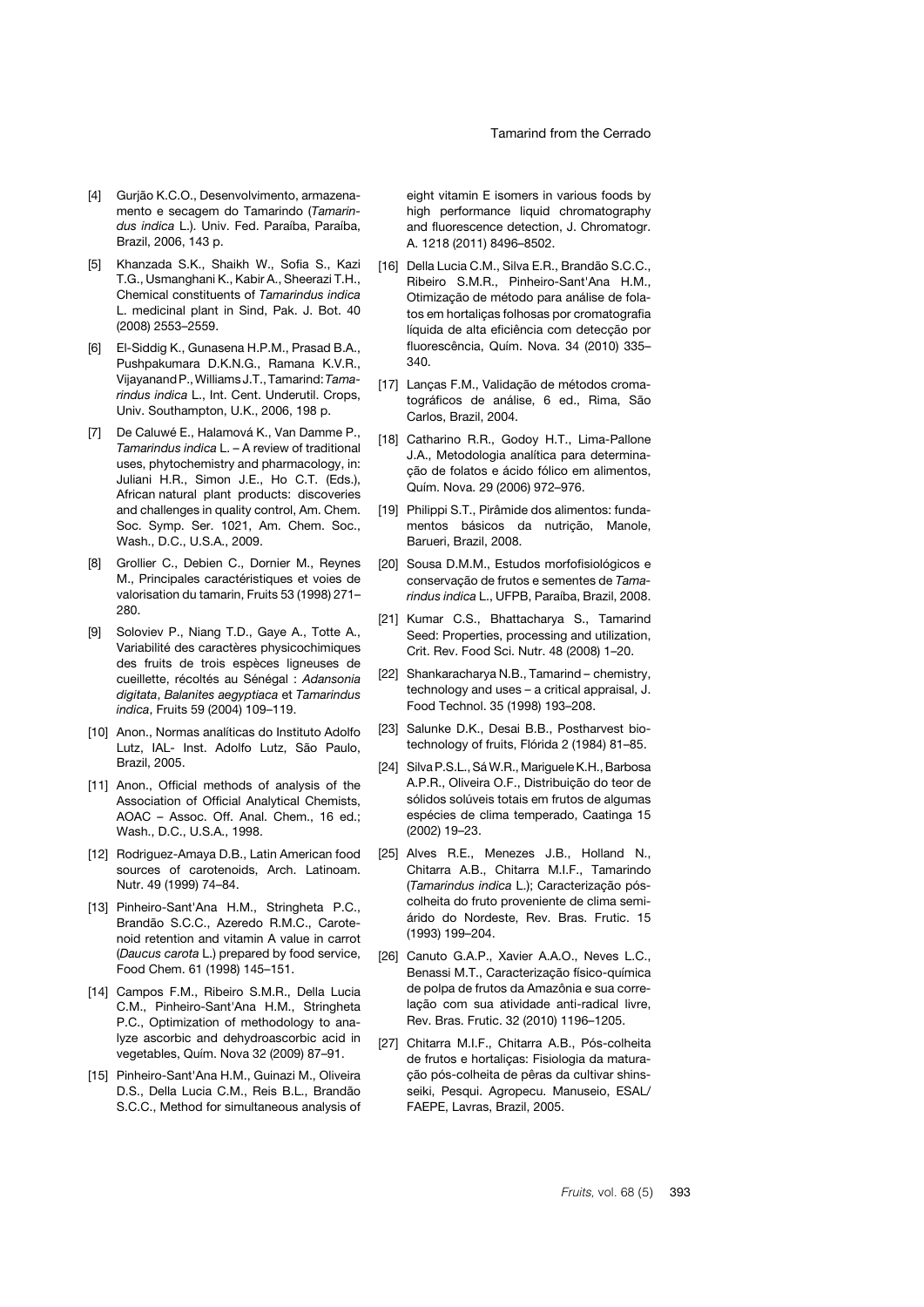- <span id="page-13-0"></span>[28] Couto M.A.L., Canniatti-Brazaca S.G., Quantificação de vitamina C e capacidade antioxidante de variedades cítricas, Ciênc. Tecnol. Aliment. 30 (2010) 15–19.
- <span id="page-13-1"></span>[29] Anon., TACO Tabela Brasileira de Composição de Alimentos, 2. ed., Núcleo De Estudos e Pesquisa em Alimentação, Campinas, São Paulo, Brasil, 2011.
- <span id="page-13-2"></span>[30] Anon., USDA National Nutrient Database for Standard Reference, 24 ed., U.S. Dep. Agric., A.R.S., Wash., D.C., U.S.A., 2011.
- <span id="page-13-3"></span>[31] Amoo I.A., Atasie V.N., Nutritional and functional properties of *Tamarindus indica* pulp and *Zizyphus spina*-*christi* fruit and seed, J. Food, Agric. Environ. 10 (2012) 16–19.
- <span id="page-13-4"></span>[32] Murugan K., Kishor Mohan T.C., Satheesh S.L., Rajan S.S., Nutritive and antinutritive characteristics of selectethnic wild plants from south India, J. Phytol. Res. 19 (2006) 227–231.
- <span id="page-13-5"></span>[33] Anon. Dietary Reference Intakes (DRIs): Energy, carbohydrate, fiber, fat, fatty acids, cholesterol, protein, and amino acids, U. S Inst. Med., Natl. Acad. Press, Wash., D.C., U.S.A., 2005.
- <span id="page-13-6"></span>[34] Cardoso L.M., Bedetti S.F., Ribeiro S.M.R., Esteves E.A., Pinheiro-Sant'Ana H. M.P., Jatobá of the Cerrado (*Hymenaea stigonocarpa*): chemical composition, carotenoids and vitamins in an exotic fruit from the Brazilian Savannah, Fruits 68 (2) (2013) 95– 107.
- <span id="page-13-7"></span>[35] Cardoso L.M., Oliveira D.S., Bedetti S.F., Ribeiro S.M.R., Pinheiro-Sant'Ana H.M., Araticum (*Annona crassiflora* Mart.) from the Brazilian Cerrado: chemical composition and bioactive compounds, Fruits 68 (2) (2013) 121–134.
- <span id="page-13-8"></span>[36] Chun J., Lee J., Ye L., Exler J., Eitenmiller R.R., Tocopherol and tocotrienol contents of

raw and processed fruits and vegetables in the United States diet, J. Food Compos. Anal. 19 (2009) 196–204.

- <span id="page-13-9"></span>[37] Cardoso L.M., Araticum, cagaita, jatobá, mangaba e pequi do Cerrado de Minas Gerais: ocorrência e conteúdo de carotenóides e vitaminas, Univ. Fed. Viçosa, Viçosa, Brasil, 2011, 61 p.
- <span id="page-13-10"></span>[38] Cardoso L.M., Reis B.D.L., Hamacek F.R., Pinheiro-Sant'Ana H.M., Chemical characteristics and bioactive compounds of of cooked pequi fruits (*Caryocar brasiliense* Camb.) from the Brazilian Cerrado, Fruits 68 (1) (2013) 3–14.
- <span id="page-13-11"></span>[39] Jastrebova J., Witthöft C., Grahn A. Suensson U., Jägerstad M., HPLC determination of folates in raw and processed beetroots, Food Chem. 80 (2003) 579–588.
- <span id="page-13-12"></span>[40] Cardoso L.M., Martino H.S.D., Moreira A.V.B., Ribeiro S.M.R., Pinheiro-Sant'Ana H.M., Cagaita (*Eugenia dysenterica* DC.) of the Cerrado of Minas Gerais, Brazil: Physical and chemical characterization, carotenoids and vitamins, Food Res. Int. 44 (2011) 2151– 2154.
- [41] Anon., Dietary Reference Intakes for thiamin, riboflavin, niacin, vitamin B6, folate, vitamin B12, pantothenic acid, biotin, and choline, U. S. Inst. Med., Natl. Acad. Press, Wash., D.C., U.S.A., 1998.
- [42] Anon., Dietary Reference Intakes for vitamin C, vitamin E, selenium, and carotenoids. U. S. Inst. Med., Natl. Acad. Press, Wash., D.C., U.S.A., 2000.
- <span id="page-13-13"></span>[43] Anon., Dietary Reference Intakes for vitamin A, vitamin K, arsenic, boron, cromium, copper, iodine, iron, manganese, molybdenium, nickel, silicon, vanadium and zinc, U. S. Inst. Med., Natl. Acad. Press, Wash., D.C., U.S.A., 2001.